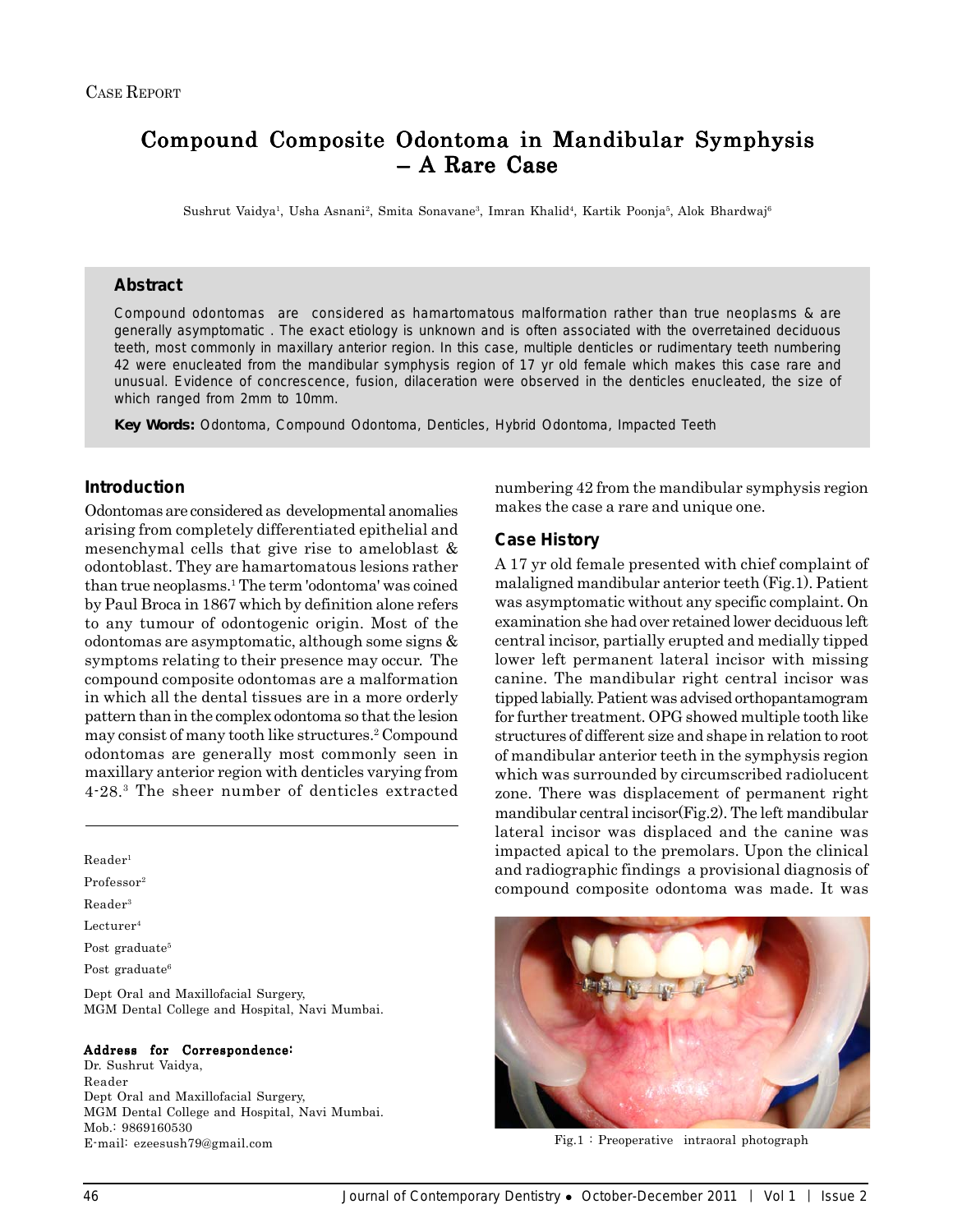

Fig.2 : Preoperative radiograph showing the denticles

decided to extract the deciduous central incisor and surgically enucleate the tumour. Under local anaesthesia deciduous central incisor was extracted. A labial mucoperiosteal flap was raised. The bone covering the odontoma was removed and (Fig.3) numerous denticles around 42 were enucleated along with the capsule. Evidence of concrescence were seen



Fig.3 : Mucoperiosteal flap raised showing the lesion



Fig.4 : Specimen after excision



Fig.5 : Postoperative bony defect seen

in 4 groups of denticles. Fusion and dilaceration were also noticed (Fig.4). Size of denticles varied from 4mm to 10mm. The partially erupted and displaced lateral incisor and impacted canine were left in place. Closure was done with 3-0 vicryl. Post operative period was uneventful.

## **Discussion**

The term odontoma by definition refers to a benign, mixed, calcified tumour of odontogenic origin. The absolute incidence of odontogenic tumours varies from 0.002% to 0.1%<sup>4</sup> out of which odontomas constitute about 22%,<sup>5</sup> of which 10% are compound odontomas.

There are essentially 2 types of odontomas:

- 1) Complex composite odontoma
- 2) Compound composite odontoma

As per the WHO classification complex composite odontoma is defined as a malformation in which all dental tissues are well formed but are arranged in disorderly pattern.

Compound composite odontoma is a malformation in which all dental tissues are represented in a more orderly pattern than in the complex odontomas, so that the lesion contains tooth like rudimentary structures in which each enamel, dentin, cementum and pulp are arranged as in normal teeth.

The exact etiology of odontoma is not known<sup>6</sup> yet cases have related odontoma to local trauma, infection and genetics. It arises from an exubrant proliferation of dental lamina or its remnants and is termed as laminar odontome ,or forms as a result of multiple schizontia i.e a locally conditioned hyperactivity of dental lamina.7 It may be associated with Gardners syndrome of intestinal polyposis.8 Compound odontomas are twice as commonly observed as complex and commonly in the maxillary anterior region. Clinically odontomas usually remain small rarely exceeding the diameter of the teeth. It may become large and causes expansion of cortical bone most commonly when associated with